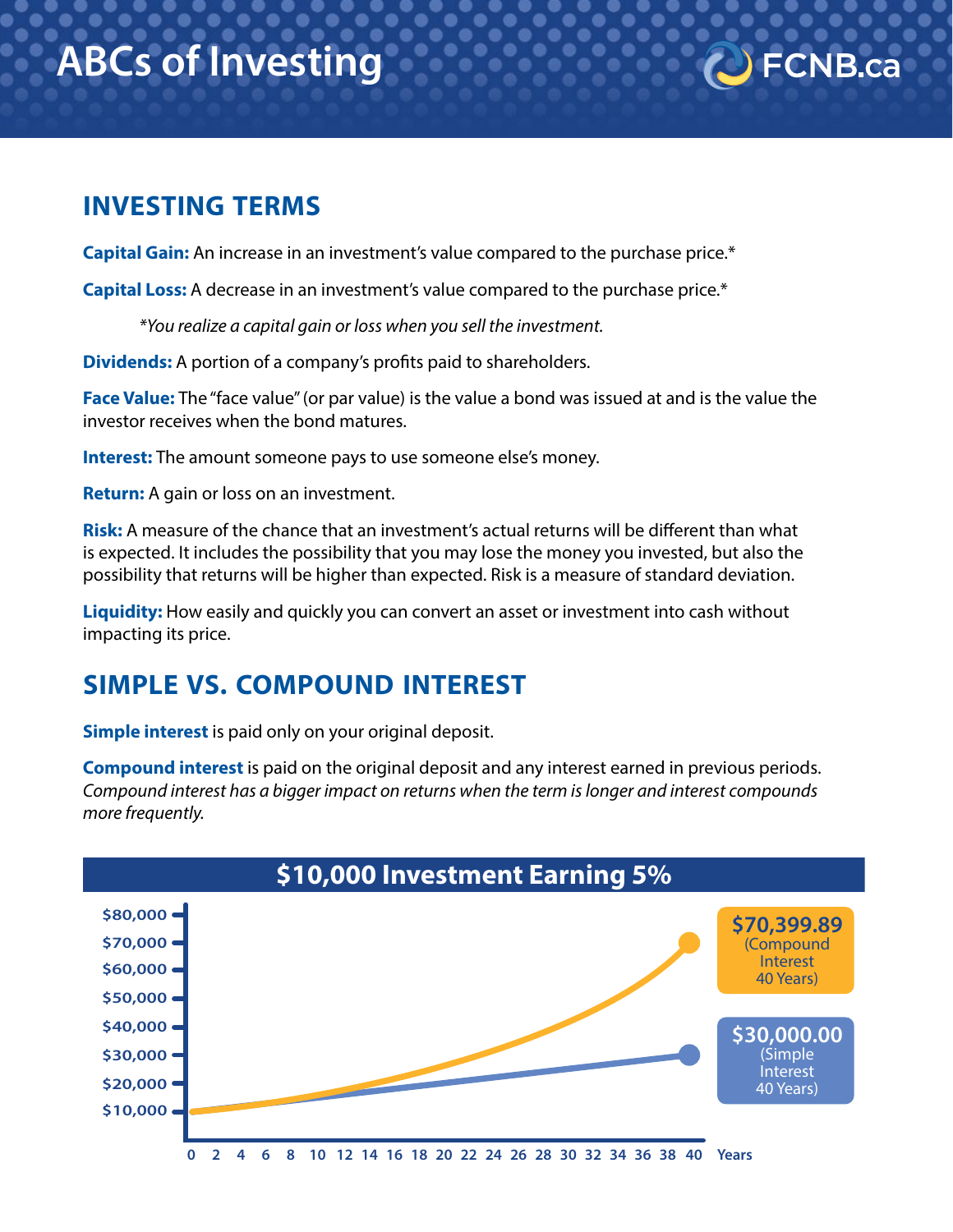

## **ASSET CLASSES AND INVESTMENT PRODUCTS**

#### **Cash and Cash Equivalents**

These investments are like cash because they are very safe and give you quick access to your money.

- **Guaranteed Investment Certificate (GIC):** A loan to a bank or other financial institution (like a credit union).
- **Savings Bond:** A loan to a government that is secured by the government that issued (sold) it.
- **Treasury bill (T-Bill):** A short-term loan to a government. Terms are less than one year.

**Is it risky?** Low to medium risk. **How can the investment make money?** Interest.

#### **Fixed Income Securities (ex: Bonds)**

Fixed income securities are like a loan – you lend your money to a government or company for a certain period of time. In return they promise to pay you a fixed rate of interest throughout the life of the security.

A common type of Fixed Income Security is a Bond. When you buy a bond you are lending your money to a government or company for a set period of time (term). In return, the company promises to pay you interest throughout the term and repay the **face value** at the end of the bond's term (maturity date).

**Is it risky?** Low to high risk. **How can the investment make money?** Interest + capital gains.

#### **Equities (ex: Shares)**

When you buy a stock you become part owner in a business. Whether you make or lose money depends on the business' success.

**Is it risky?** High Risk. **How can the investment make money?** Capital gains + dividends.

#### **Investment Funds (ex: Mutual Funds)**

Investment funds are a collection of investments from one or more asset classes.

Mutual funds are an example. When you buy a mutual fund you are pooling your money with many other investors to invest in a variety of investments at a relatively lower cost.

**Is it risky?** Low to high risk. It depends on what type of investments are in the fund. **How can the investment make money?** Interest + capital gains + dividends.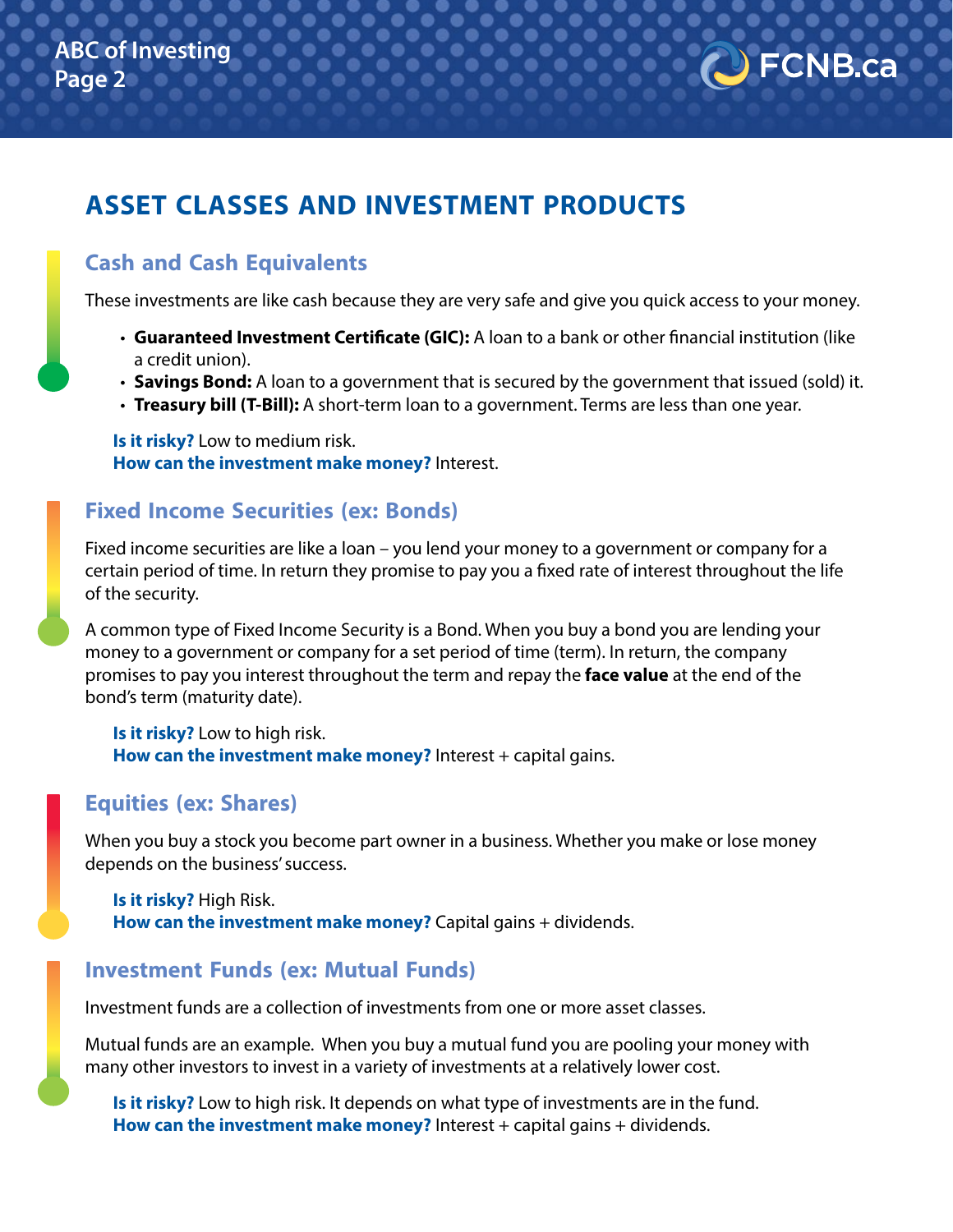#### **Alternative Investment (ex: Hedge Funds)**

These are some of the most complicated types of investments. They have higher-than-average risk in return for higher-than-average potential returns. They are typically meant for very knowledgeable or affluent investors who can afford to take higher risk and get specialized advice. The fees may also be higher because these investments involve more hands-on research and on-going monitoring.

## **FORMULAS**

#### **Future Value (Simple Interest)**

 $A = P + Prt$ or **A= P(1 + rt)**

**A=** Future Value; **P=** Principal; **t=** time in years; **r=** interest rate

#### **Future Value (Compound Interest)**

 $A = P(1+i)^n$ 

**A=** Future Value; **P=** Principal; **t=** time in years; **i=** interest rate per compounding period (r/n), **n=** number of compounding periods

**Future Value (Regular Payments)**

 $A = R(1 + i)^{0} + R(1 + i)^{1} + R(1 + i)^{2} + R(1 + i)^{3} + R(1 + i)^{n-1}$ 

**A=** Future Value; **R=** Regular Payment; **P=** Principal; **t=** time in years; **i=** interest rate per compounding period (r/n), **n=** number of compounding periods

#### **Present Value (Compound Interest)**

 $P = A / (1+i)^n$ 

**A=** Future Value; **P=** Principal; **i=** Interest Rate per compounding period; **n=** number of compounding periods

Don't forget: **i**= annual interest rate (r) / compounding periods per year. **n**= compounding periods per year  $\times$  number of years invested **Use this formula to figure out how much you need to invest TODAY to reach your investment goals.**

**Use this formula if you need to solve for a variable other than A. Want to figure out how long it will take to reach your investment goal? Simple, make A the amount of money you will need and solve for t!**